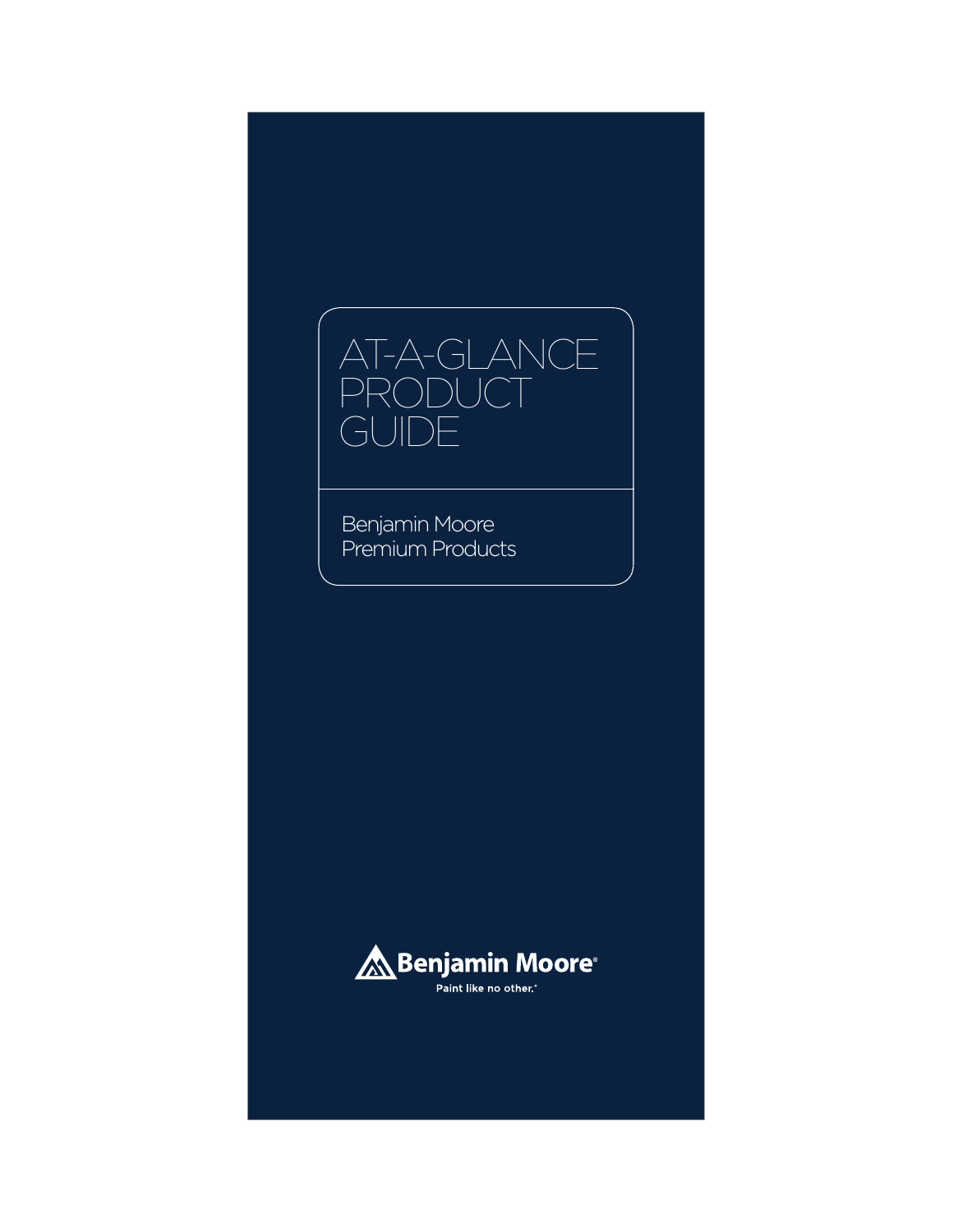# CONTRACTORS COUNT ON

BENJAMIN MOORE®

That's why we've created this top line guide to our most in-demand products. Use it to quickly find which paint or primer makes the most sense for your job.

*Don't see something? Just ask. We're here to help.*

*To find the nearest authorized Benjamin Moore retailer or to contact your Benjamin Moore Sales Representative, go to benjaminmoore.com*

## THE BENJAMIN MOORE® ADVANTAGE

- Over 5,000 independent retailers and 200+ field & architectural representatives ready to help you.
- A full selection of premium products for every job.
- An architectural support program to help you specify the right products for any job.
- On-site specification and inspection help for complicated or difficult jobs.
- Value-added business programs and services for professional contractors.
- The largest selection of designer colors for your customers.

# INTERIOR

PAINTS



#### **Aura® Interior**

Color Lock® technology for richer colors that stay true over time. Extreme hide for fewer coats. Washable and durable finish. Self-priming on most substrates. Excellent touch up and fast drying. **Available sheens:** Matte, eggshell, satin,

and semi-gloss.<br>**Dry time** 1 hour **Dry time** 1 hour<br>**Recoat** 1 hour **Recoat**<br>Sq. Ft. **Sq. Ft.** 350 - 400



#### **Aura® Bath & Spa**

Specifically formulated for high moisture areas in a matte finish. Color Lock® technology for richer colors that stay true over time. Extreme hide for fewer coats. Self-priming on most substrates. Excellent touch up and washability.

**Available sheens:** Matte finish only.<br>**Drv time** 1 hour **Dry time** 1 hour<br>**Recoat** 1 hour **Recoat**<br>Sq. Ft. **Sq. Ft.** 375 - 450



## **Natura®**

Our greenest paint as to VOCs and emissions. Low odor and quick drying for same day return to service. Self-priming on most substrates. Washable and durable. Available sheens: Flat, eggshell, and semi-gloss.<br>**Dry time** 30 minutes **Dry time** 30 minutes<br>**Recoat** 1 - 2 hours **Recoat** 1 - 2 hours<br>**Sq. Ft.** 375 - 425 **Sq. Ft.** 375 - 425



#### **Regal® Select Interior**

Trusted go-to product for contractors. Excellent hide and coverage for a uniform and elegant finish. Stain resistant formula that is easy to clean. Selfpriming on most substrates.

**Available sheens:** Flat, matte, eggshell, pearl, and semi-gloss.

**Dry time** 1 hour<br>**Recoat** 1 - 2 hour **Recoat** 1 - 2 hours; 3 hours semi-gloss<br>**Sq. Ft.** 400 - 450 **Sq. Ft.** 400 - 450



#### **ben® Interior**

User-friendly acrylic paint offering a durable and washable finish. Easy application and great touch up. Self-priming on most substrates.

**Available sheens:** Flat, eggshell, and semi-gloss. **Dry time** 1 hour flat; 2 hours eggshell & semi-Gloss<br>**Recoat** 1 - 2 hours flat: 4 hours eggshell & semi-Gloss **Recoat** 1 - 2 hours flat; 4 hours eggshell & semi-Gloss<br>**Sq. Ft.** 400 - 450  $400 - 450$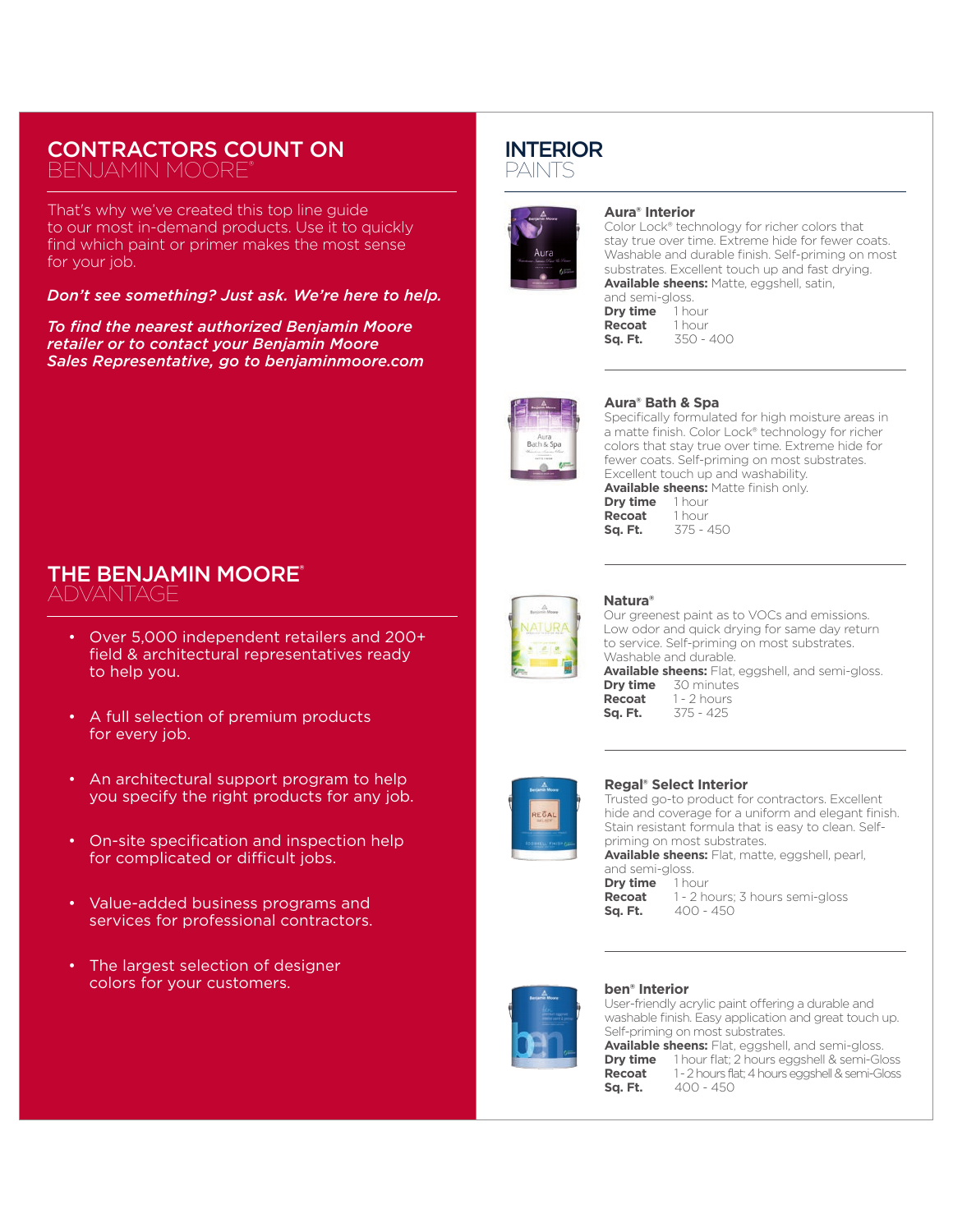# INTERIOR

PAINTS



#### **Waterborne Ceiling Paint**

Ultra flat finish that hides most ceiling imperfections. Available for tinting in thousands of colors. Great open time that ensures minimal lap marks. Easy application that resists spattering. **Available sheens:** Ultra Flat sheen only.<br>**Drv time** 1 hour **Drv** time **Recoat** 1 - 2 hours<br>**Sq. Ft.** 400 - 450 **Sq. Ft.** 400 - 450



#### **ADVANCE®**

A waterborne alkyd topcoat that offers the durability of traditional oil but with soap and water cleanup. Easy application, excellent adhesion, sandable, minimal odor. Ideal for interior doors, trim and cabinets.

**Available sheens:** Satin, semi-gloss, high gloss, packaged black.

| <b>Drv Time</b> | $4 - 6$ hours |
|-----------------|---------------|
| Recoat          | 16 hours      |
| Sq. Ft.         | $425 - 475$   |
|                 |               |



#### **Waterborne Satin Impervo**®

100% acrylic coating that delivers flow and leveling properties. Provides a tough, high hiding satin finish. Excellent durability, washability and easy application.

**Available sheens:** Satin only. **Dry time**<br>Recoat **Recoat** 8 hours<br>**Sq. Ft.** 400 - 4 **Sq. Ft.** 400 - 450



## **Satin Impervo®**

Low lustre, alkyd paint with great leveling and hiding qualities. Easy application with brush, roller or spray.<br>**Dry time** 4 hours **Dry time Recoat** Overnight<br>**Sq. Ft.** 475 - 525 **Sq. Ft.** 475 - 525



#### **Kitchen and Bath**

100% acrylic satin finish. Ideal for use over clean, glossy surfaces and resists mildew growth even in humid conditions. Easy application, durable, and self-priming on most substrates. **Available sheens:** Satin only. **Dry time** 1 - 2 hours **Recoat** 4 hours **Sq. Ft.** 400 - 450



## **Muresco® Ceiling Paint**

Vinyl acrylic formulated for ceilings that will provide a beautiful, uniform flat finish. Excellent hiding properties. Available in White and Ceiling White. **Available sheens: Flat only.**<br>**Drv time** 1 hour **Dry time** 1 hour<br>**Recoat** 2 hours **Recoat**<br>Sq. Ft. **Sq. Ft.** 400 - 450

# EXTERIOR

PAINTS



#### **Aura® Exterior**

Color Lock**®** technology for richer colors and superior fade resistance. Outstanding durability. High build formula for extreme hide and fewer coats. Superior adhesion. Low temperature application.

**Available sheens:** Flat, low lustre, satin, and semi-gloss.<br>**Dry time** 1 hour **Dry time**<br>Recoat **Recoat** 4 hours<br>**Sq. Ft.** 250 - 39 **Sq. Ft.** 250 - 350; semi-gloss 350 - 450



#### **Regal® Select Exterior**

Superior adhesion properties even to hard-to-coat surfaces. Delivers classic application properties and excellent durability. Longer open time when application conditions require it. Low temperature application.

**Available sheens:** MoorLife® flat, MoorGard® low lustre, and MoorGlo® soft gloss. **Dry time** 2 - 4 hours

| Dry tim |  |
|---------|--|
| Recoat  |  |
| Sq. Ft. |  |
|         |  |

**Recoat** 4 hours **Sq. Ft.** 300 - 400 flat & low lustre; 450 - 500 soft gloss



## **Regal® Select Exterior High Build**

Thick, high-build formula for optimum hide and fewer coats. Excellent durability. Dries quickly for fast recoat and you can finish the job in less time. **Available sheens:** Flat, low lustre, and soft gloss.<br>**Drv time** 1 hour **Dry time** 1 hour<br>**Recoat** 4 hours

**Recoat**<br>Sq. Ft.

**Sq. Ft.** 250 - 350 flat & low lustre; 275 - 375 soft gloss



## **Regal® REVIVE**® **for Vinyl Siding**

Specifically formulated for vinyl siding and PVC trim. Superior adhesion, excellent flow and leveling properties. Available in hundreds of colors. **Available sheens:** Low lustre only. **Dry time** 2 - 4 hours<br>**Recoat** 4 hours **Recoat** 

**Sq. Ft.** 350 - 450



## **ben® Exterior**

100% acrylic latex exterior paint that delivers dependable performance for the value conscious consumer looking for great results. Good color and gloss retention.

**Available sheens:** Flat, low lustre, and soft gloss.<br>**Drv time** 1 hour **Dry time**<br>Recoat **Recoat** 4 hours<br>**Sq. Ft.** 350 - 4  $350 - 450$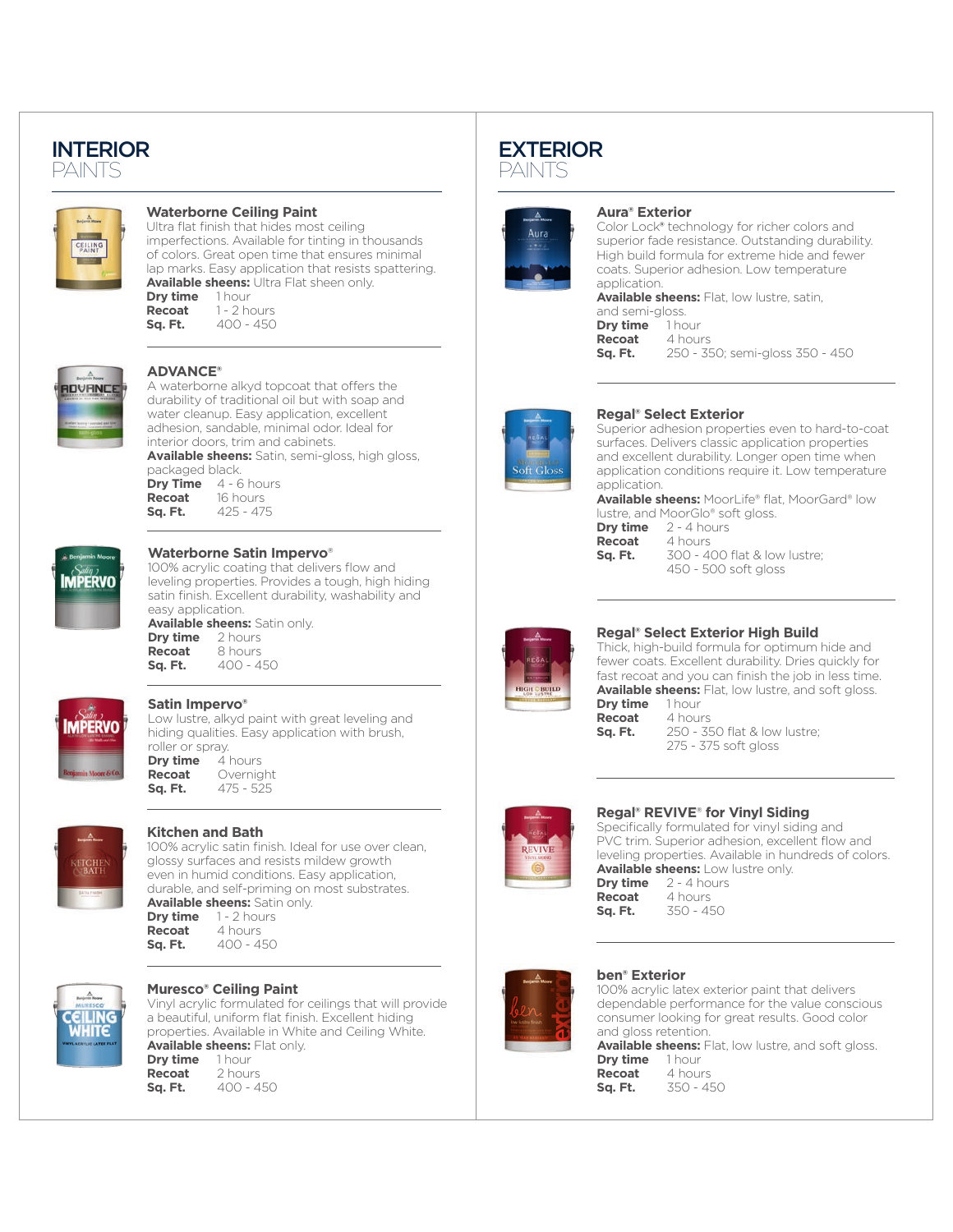# INTERIOR

PRIMERS



#### **Fresh Start® Natura® Zero VOC Primer**

100% acrylic latex primer. Meets or exceeds the most stringent environmental standards in the industry.<br>**Dry time**  $\frac{30}{2}$ **Dry time** 30 minutes<br>**Recoat** 1 - 2 hours **Recoat** 1 - 2 hours<br>**Sq. ft.** 375 - 425 **Sq. ft.** 375 - 425



## **Fresh Start® Enamel Underbody Primer** Enamel undercoat primer- oil based primer for wood, trim, doors, cabinets. Easily sanded and provides a smooth topcoat finish.<br>**Dry time** 4 hours **Dry time**<br>Recoat

**Recoat** Overnight<br>**Sq. ft.** 500 - 600 **Sq. ft.** 500 - 600



#### **ADVANCE® Waterborne Interior Alkyd** Advanced premium quality waterborne alkyd primer provides a sealed and sandable finish for advanced topcoat to be applied.<br>**Dry time** 4 - 6 hours **Dry time** 4 - 6 hours<br>**Recoat** 8 hours **Recoat** 8 hours<br>**Sq. Ft.** 400 - 50 **Sq. Ft.** 400 - 500

INTERIOR/EXTERIOR



PRIMERS

#### **Fresh Start® Multi-Purpose Latex** Premium quality latex primer for most jobs.

Excellent adhesion and sealing, mildew resistant.<br> **Drv time** 1 hour **Dry time** 1 hour<br>**Recoat** 3 hours **Recoat**<br>Sq. Ft. **Sq. Ft.** 400 - 450



#### **Fresh Start® High Hiding All-Purpose Primer**

Delivers maximum hide and ensures uniform finish. Acrylic latex primer best for significant color change. Provides excellent adhesion and more forgiving over difficult substrates.

**Dry time** 1 hour<br>**Recoat** 2 hours **Recoat**<br>Sq. Ft. **Sq. Ft.** 400 - 450



#### **Sure Seal® Latex Primer Sealer**

High quality 100% acrylic primer for wide range of projects. Strong adhesion for all surfaces and excellent stain blocking features. **Dry time** 30 minutes<br>**Recoat** 1 hour

Recoat **Sq. Ft.** 400 - 450

## **Fresh Start® Multi-Purpose Oil-Based Primer**

Premium oil based primer. Quality undercoater, sealer and stain blocking primer. It can be used over oil and latex paint. **Dry time** 6 - 8 hours<br>**Recoat** 8 hours



**Recoat** 8 hours<br>**Sq. Ft.** 450 - 55 **Sq. Ft.** 450 - 550

## EXTERIOR PRIMERS



## **Fresh Start® Exterior Wood Primer**

A premium quality exterior alkyd pigmented primer for exterior priming of new or previously coated wood, under light color stains and where cedar and redwood may be a problem.<br>**Drv time**  $2 - 3$  hours **Dry time**  $2 - 3$  hours<br>**Recoat** 4 hours **Recoat** 4 hours<br>**Sq. Ft.** 425 - 47 **Sq. Ft.** 425 - 475



#### **Fresh Start® MoorWhite® Exterior Wood Primer** Premium alkyd base wood primer. Penetrates

deeply into wood to allow slow drying formula for maximum adhesion.<br>**Drv time**  $6 - 8$  hours **Dry time** 6 - 8 hours<br>**Recoat** Overnight **Recoat** Overnight<br>**Sq. Ft.** 250 - 400 **Sq. Ft.** 250 - 400